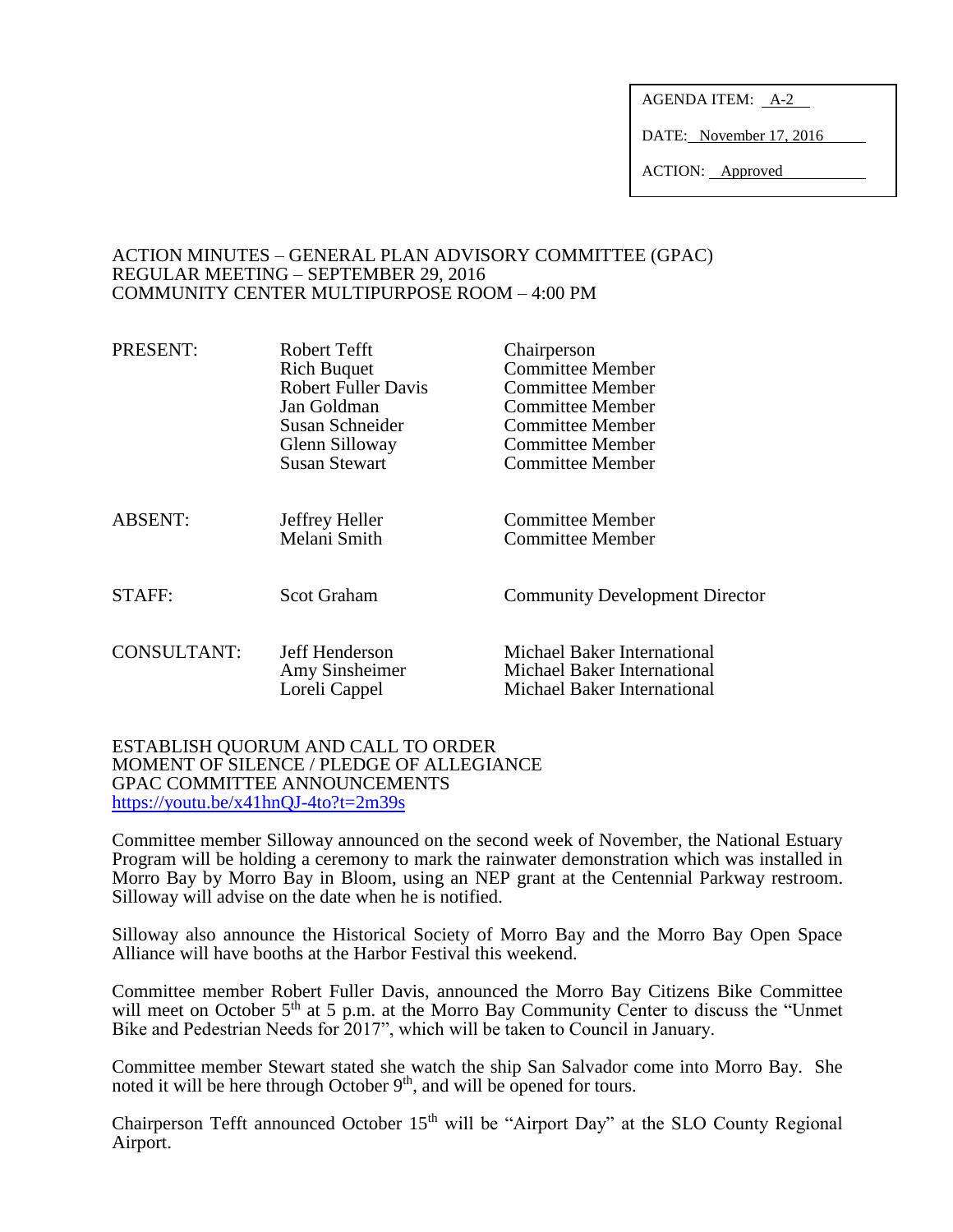### PRESENTATIONS <https://youtu.be/x41hnQJ-4to?t=5m25s>

Sean Green presented the Waterfront Lines of Sight to Water and Physical Access to Water.

Members from the Committee commented on the presentation.

PUBLIC COMMENT PERIOD - NONE

### A. CONSENT CALENDAR

A-1 Revised Community Vulnerability and Resiliency Assessment (CVRA) Draft – *Available online at<http://www.morro-bay.ca.us/DocumentCenter/View/10030> - Paper copy available upon request.* Staff recommendation: Receive and File <https://youtu.be/x41hnQJ-4to?t=25m27s>

Committee member Buquet asked the Committee consider not to approve until they had a chance to take a look at the revisions.

Discussion between the Committee members.

The Committee decided not to make a decision until they had more time to review and discuss.

## B. UNFINISHED BUSINESS - NONE

## C. NEW BUSINESS

- C-1 Michael Baker International Presentations Power Point Presentation Attached 1. Introduction & Status Update (Jeff Henderson)
	- 2. Review of Draft Key Issues and Policies Report (Jeff Henderson) Report available online at: [http://www.morro-bay.ca.us/DocumentCenter/View/9919.](http://www.morro-bay.ca.us/DocumentCenter/View/9919) *Paper copy available upon request.*
	- 3. Downtown Waterfront Specific Plan (Loreli Cappel)

<https://youtu.be/x41hnQJ-4to?t=47m46s>

Henderson confirmed with the Committee to defer future discussion of the CVRA to a future agenda item.

Committee and staff continued discussion on the Key Issues and Policies; Issues 8 through 13.

Cappel presented the Downtown Waterfront Strategic Plan.